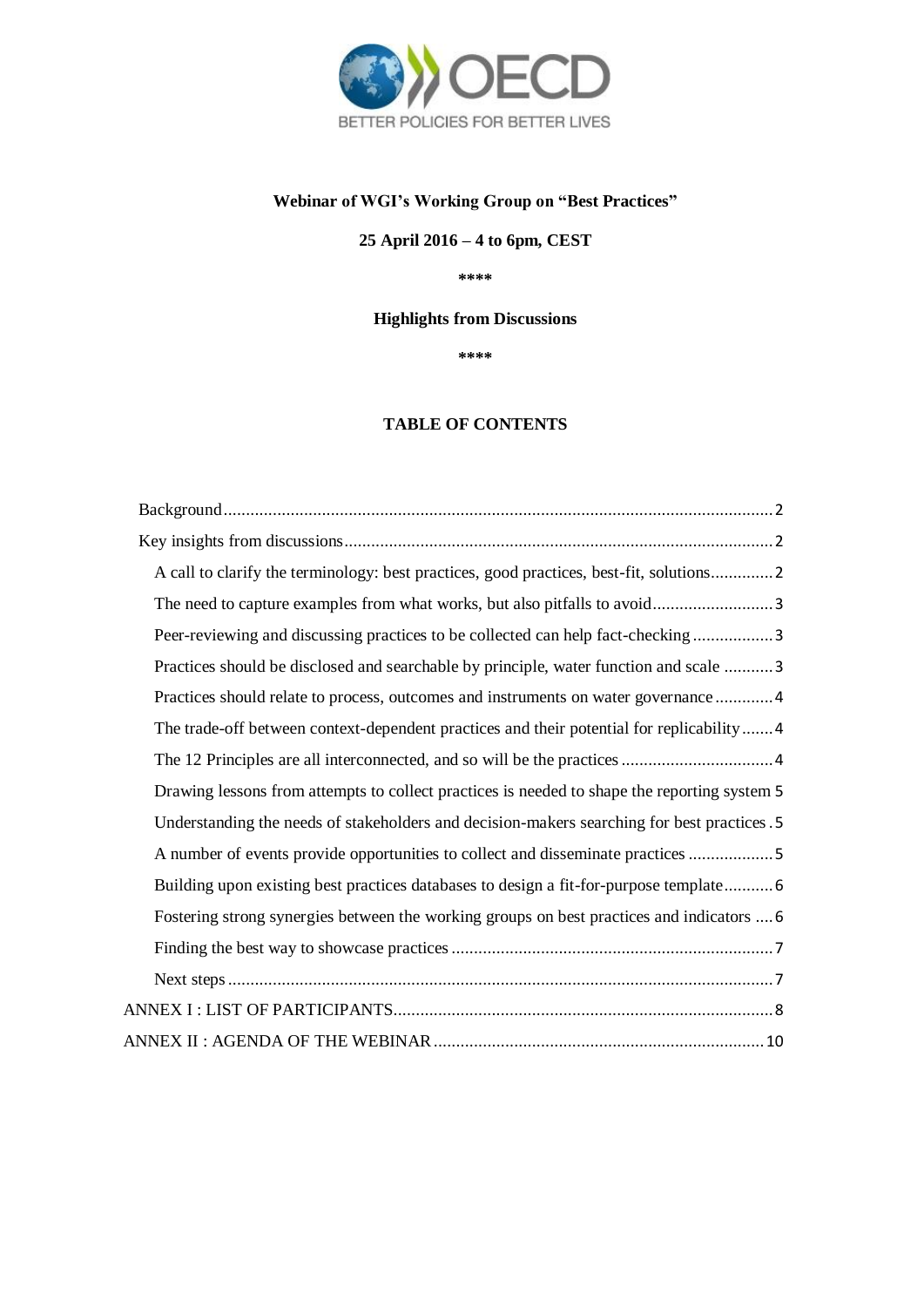### <span id="page-1-0"></span>**Background**

1. The webinar gathered 29 participants from 13 countries (see list of participants in Annex I) to kick-off the activities of WGI's working group on best practices led by OECD, SIWI, WIN and Suez. The objective was to scope the activities to be carried out over 2016-2018 and seek guidance from members on the proposals made by the Secretariat to that effect. Prior to the meeting, a draft scoping note was shared with registered participants to frame the discussions on how the identification, collection and dissemination of best practices can support the implementation of the *OECD Principles on Water Governance* in interested countries, basins and cities through peer-to-peer dialogue and bench-learning. The webinar started by a short presentation on the objective, composition and role of the Working Group, as well as a summary of the scoping note prepared ahead of the meeting with a particular focus on 10 questions to be addressed prior to starting the work:

- What can/should be considered a best practice and by whom?
- Beyond showcasing best practices, how to learn from failures as "pitfalls to avoid"?
- What does already exist and where can the WGI bring value?
- What do stakeholders and decision-makers need when searching for best practice?
- How to collect best practices?
- What is the best way to showcase best practices (by principles, scale, water function, etc.)?
- Is replicability an issue?
- How to disclose the information?
- How to make sure that best practices are fact-based and how to check the information?
- What timeframe?

2. The participants were then invited to react one-by-one to the questions posed by the Secretariat in the Agenda (see Agenda in Annex II). Overall, strong support was provided to the proposals made by the co-ordinators in the scoping note. In addition, several valuable suggestions were made to fill some of the gaps or issues overlooked. Several calls were made to foster, to the extent possible, the synergies between the working group on best practices and the working group on indicators, arguing that the implementation of the OECD Principles relies on both legs concomitantly.

#### <span id="page-1-1"></span>**Key insights from discussions**

### <span id="page-1-2"></span>*A call to clarify the terminology: best practices, good practices, best-fit, solutions*

3. Several participants invited the Secretariat to clarify the terminology to avoid the risks of interpretation of what "good" or "best" means. There was consensus on the broad approach proposed in the scoping note to collect world class examples and to capture as much as possible attempts and processes at reforming governance. Some participants stated that "best" practices involved if not a judgmental value, the implicit understanding that there is an assessment framework (e.g. set of criteria and indicators) against which a given practice can be considered among the "best" ones. It was also stated that what may be good or best in a given territory may not so in other circumstances. Participants therefore called for a more nuanced or neutral wording, and several proposals revolved around "**best-fit**" to address the place-based concerns, "**practices**" without qualification, or "**solutions**". The last two options would also allow capturing responses to a given problem that governance, as a means to an end, is intended to solve. In addition to inviting the working group to develop a clear framework for collecting practices, some participants suggested that a two-fold approach may be needed to collect in the first instance a wide range of examples/illustrations for each of the 12 principles, and consider in a second stage the assessment or distinction of those considered "good" or "best" once the water governance indicators are developed and in place.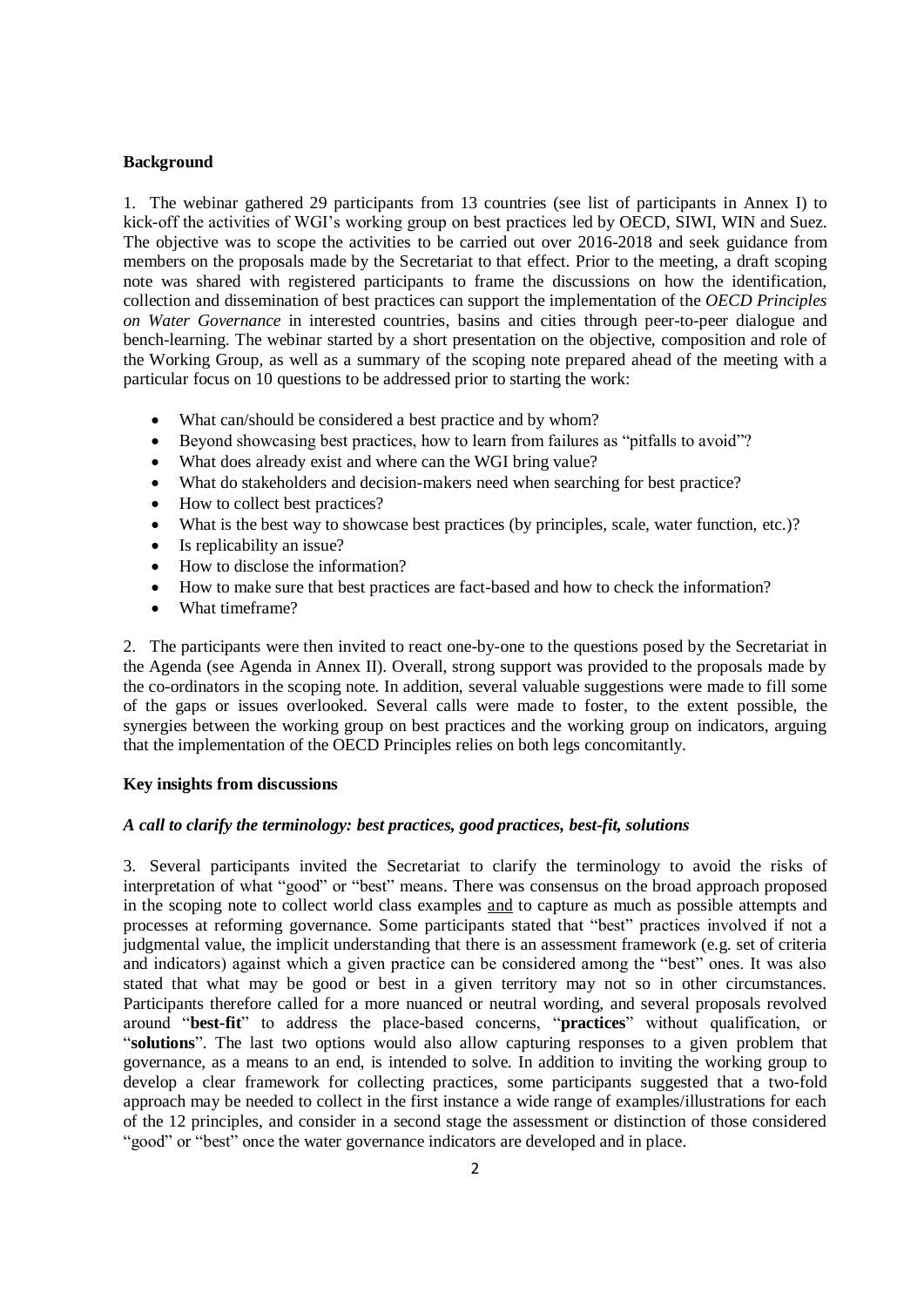#### <span id="page-2-0"></span>*The need to capture examples from what works, but also pitfalls to avoid*

4. Participants concurred that the working group should also strive to capture "failures" or "poor experiences" in water governance, for decision-makers and stakeholders to draw lessons from them. Given the reluctance to share such experiences, the wording should be turned into a more positive language, e.g. "**pitfalls to avoid**" or "**challenges**", or "**difficulties**". These testimonies should be captured as part of a broader reflection of a process or journey to improve governance frameworks over time. Starting from the identification of **governance gaps** could also be a good way to identify "**solutions**" that worked in a given context, at a particular scale and/or with a range of stakeholders. The rationale is primarily to shed light on an improvement or learning process keeping in mind that solutions, which arise in specific places/time/contexts/situations run the risk of being considered and adopted without consideration of the context.

### <span id="page-2-1"></span>*Peer-reviewing and discussing practices to be collected can help fact-checking*

5. Also linked to the question of terminology was the need or not for a peer-review to ensure that data provided by informants are correct and fact-based. It was noted that if the exercise of collecting practices relied on **self-sourcing** from a range of stakeholders at different levels, they could not be qualified as "best" or "good" by default as no "selection" would be made as long as they match the different criteria to be stated in the template. The group agreed that in the first step, the objective is to collect as many practices as possible to inform different experiences and policy options for each of the 12 Principles. This implies a rather large database to be built over time, hence the difficulty for the secretariat and coordinators of the working group to check the validity of every practice submitted. While the "**ethical**" nature of the exercise of supplying unbiased information with honesty was emphasised not to jeopardise the credibility of the exercise, the group converged that avoiding to use the words "best" or "good" would also prevent a situation whereby featuring a given practice in the database could be considered by the informant as a "label" or "certification" by the OECD or WGI. Participants converged that the objective of the working group should go beyond "collecting" practices but also to provide avenues where these can be discussed. Such a peer-review, in addition to helping draw lessons from experience in terms of what a practice is intending to address, appears as a good mechanism to **cluster practices** that address similar types of challenges, thus somewhat contributing to **fact-checking**. Ultimately, the final recipient or reader is also well-placed to judge, beyond the peer-review.

#### <span id="page-2-2"></span>*Practices should be disclosed and searchable by principle, water function and scale*

6. Participants agreed that the systemic framework of the **12 Principles** should be guiding the data collection and disclosure in order to support their implementation. In addition, and given the specificities of sub-sectors, the practices should also be searchable by **water management function** (e.g. flood protection, drinking water supply, wastewater treatment, hydropower, irrigation, etc.) and by **scale** in particular at national, catchment and city/metropolitan levels. Some suggested that practices could also be disclosed **by block** in terms of effectiveness, efficiency and trust/engagement, especially as many will likely cover a range of principles rather than one only. A way forward could then be to sort out practices by principle when the link is pretty straightforward, while ensuring it is also searchable for another principle when the interconnection is strong. For practices reflecting a cross-cutting experience on water governance, snapshots by blocks, scale, function should be considered. In any case, an effective way of **tagging** the practices for users to easily find them in the forthcoming database is needed and identifying relevant **keywords** should enable easy searching.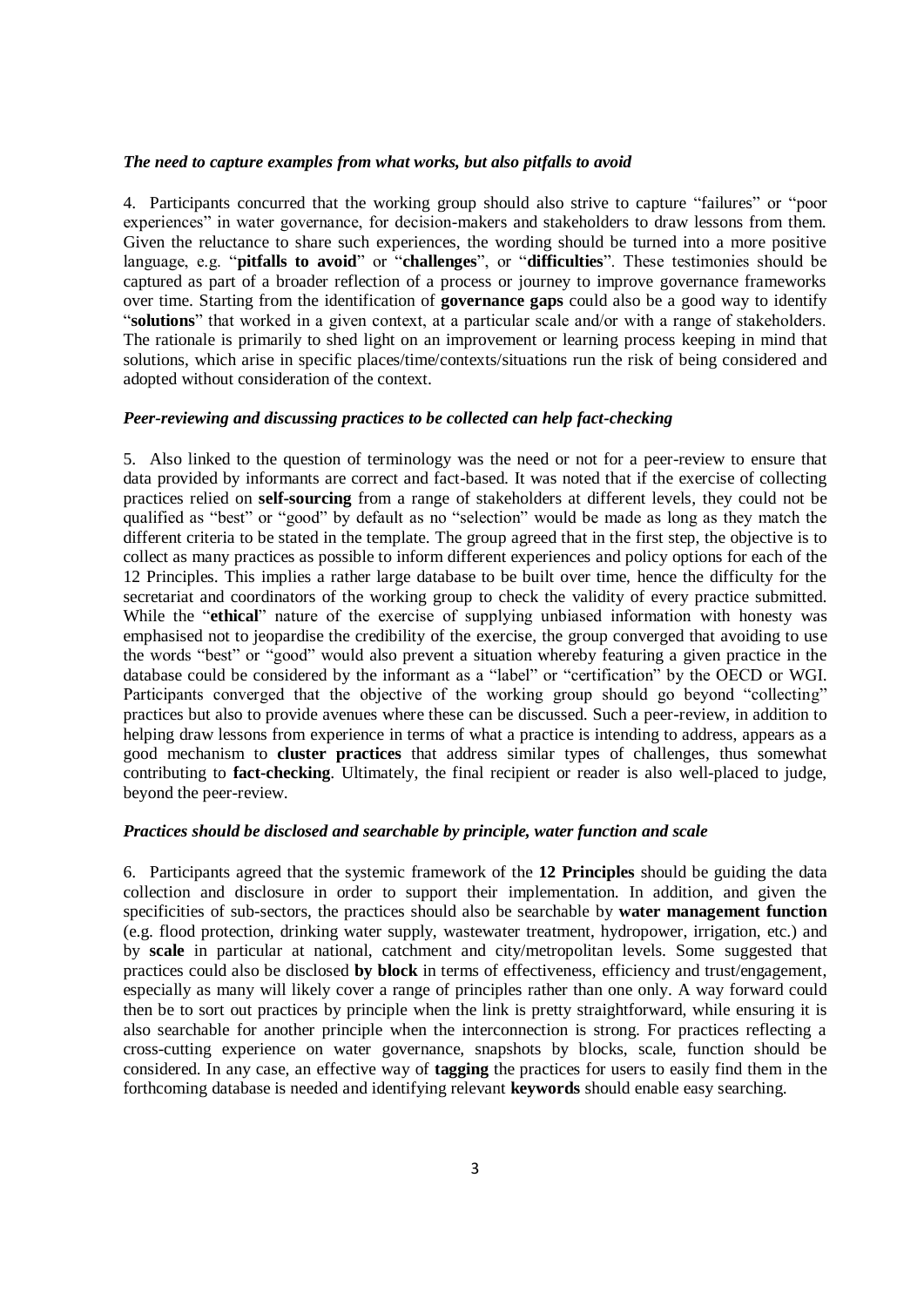#### <span id="page-3-0"></span>*Practices should relate to process, outcomes and instruments on water governance*

7. The working group agreed to a broad approach whereby the experience reflected on each or several of the Principles could relate to a **policy-making process**, a specific **governance instrument**, or tangible evidence on the **impact** of a governance practice on water-related **outcomes**. It was noted that such outcomes should feature the economic, social and environmental dimensions of sustainable development as the ultimate goals of public policies. It is however likely that practices relate more often than not to process rather than outcomes since measuring outcomes in terms of governance improvements is more difficult than measuring contributions to the process in terms of transparency or accountability for instance. It was suggested that the template to be prepared specifies the **criteria for informants** to have a clear idea of the scope of experiences to be collected. To a certain extent, practices relating to outcomes could be collected more easily when the **impact indicators** are developed and available since the OECD usually collects data for a given indicator together with tangible evidence and examples underpinning the statement on indicator. These additional practices could therefore also feature in the database at a later stage.

#### <span id="page-3-1"></span>*The trade-off between context-dependent practices and their potential for replicability*

8. Participants concurred that the context of each practice would need to be taken into account, especially given that the Principles were built under the premises that there is **no one-size-fits-all** response to water governance gaps, but a **menu of options** that should feature place-based considerations. Given that what may have worked in a given place or sector may not be appropriate for another case, the question of **replicability** and potential for scaling-up such practices holds its importance. Ultimately, some practices could be inspirational for others and the mechanisms of collecting and **clustering** them by Principle is also much likely to facilitate **peer-to-peer dialogue** among those considering that a given practice is relevant to their own case. The whole undertaking would then also **provide an interface** whereby informants could contact each other and discuss bilaterally the details behind practices to see whether they are replicable in whole or part. Similarly, attention was drawn on the fact that some practices that had been considered as "best" worldwide and for decades are nowadays challenged, if not questioned. For instance, water abstraction charges in German landers have been presented for decades as a good economic instrument. However, the actual economic instrument is the set of sustainable agricultural practices funded with the collected revenue of that charge, rather than the charge itself. Another example is the development of water use right markets in Chile and Australia. Such markets can be presented as an international best practice in terms of fostering agricultural development, through providing legal security to right holders and clear incentives to use water efficiently and in a productive way. However, in both cases the environmental outcomes of water trading can at best be said to be disputable, leading to several reforms in Chile and an even more ambitious one in Australia. Such considerations also mean that what may be considered a good practice now can be a bad one in five years. This is why **a "menu" approach** whereby part of a solution, rather than its whole, may fit elsewhere, should be promoted.

#### <span id="page-3-2"></span>*The 12 Principles are all interconnected, and so will be the practices*

9. Several participants wondered how a practice related to one principle could be used to illustrate another principle and, on the other hand, how to take into account the fact that a given practice having **positive consequences** on a given principle could have **negative consequences** on another. This comes down to addressing the **interconnectedness** between the 12 principles and the need for a systemic approach to the "water governance cycle" so that decisions taken in a given area do not work against water policy goals at large. While tagging and keywords can facilitate the **cross-referencing** to practices relating to more than one principle, the issue of integration and **unintended consequences** of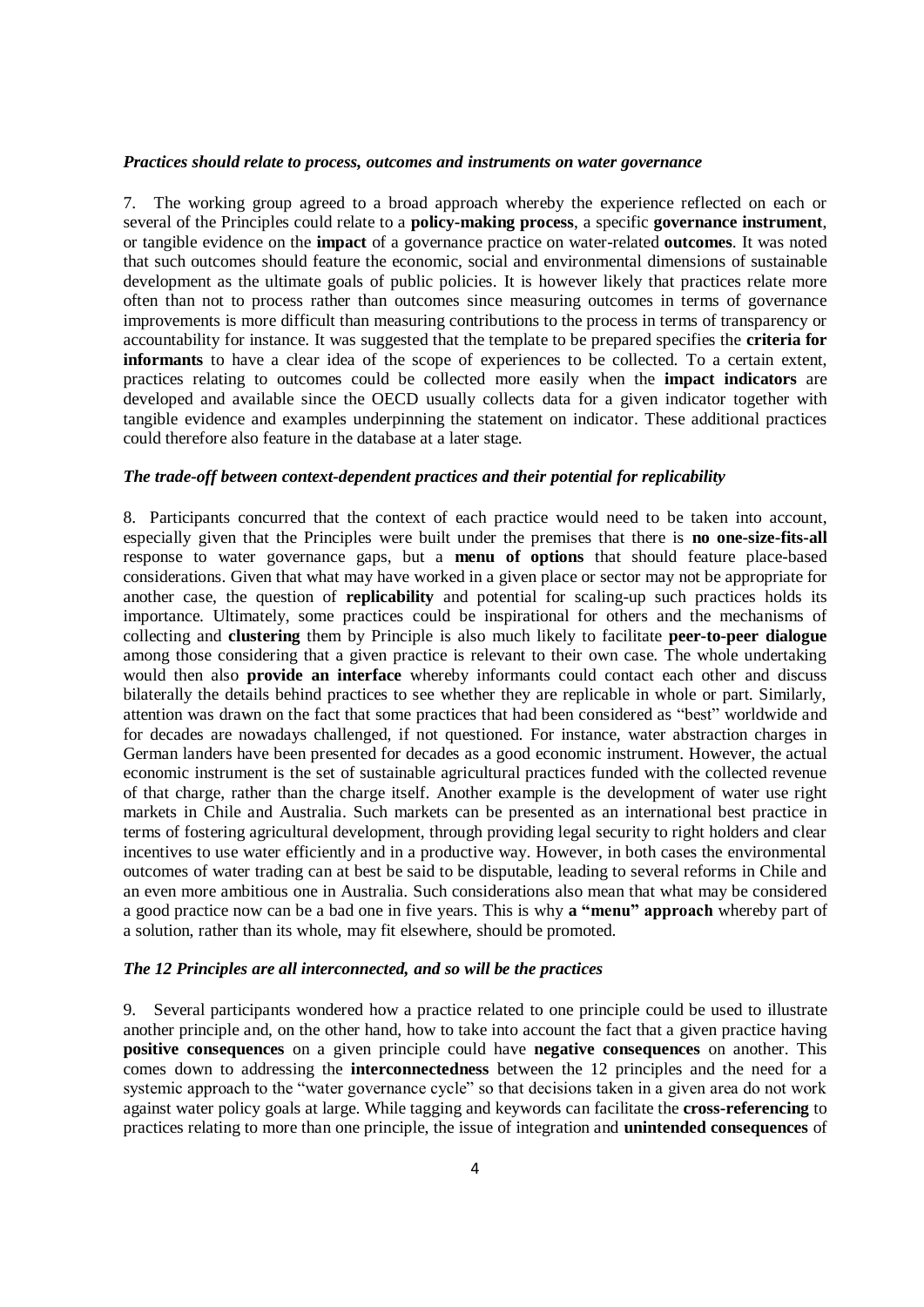a given practice on another principle needs serious thoughts from the working group. Typically, this is a question that could be raised to informants within the submission template to be prepared, in order to capture lessons from negative spill-overs on a given area of governments and stakeholders attempts at bridging a governance gap in another area. This would also contribute to draw attention on the possibilities of things not working together the way they intended, thus contributing to the **learning process.** The counterfactual is also essential in terms of trying to understand what the **consequences of inaction** could have been. Since the consequences of practices depend on the context in which they are implemented, this discussion is linked to the question on replicability. The interconnectedness issue is also well-reflected in principle 3 on policy coherence, which provides a good window to include reflections on potential conflicts between different actions taken to address different principles. Lastly, the peer-review mechanism could be used to make sure that any discussion on a specific principle fits in the broader picture of water governance while considering the impacts or linkages with the 11 other principles.

#### <span id="page-4-0"></span>*Drawing lessons from attempts to collect practices is needed to shape the reporting system*

10. A valid question is to what extent decision-makers and stakeholders need **new skills** to report on their practices and use the database to **guide public action** towards better water governance. The working group should support them at going beyond simply providing and reading the information and actually making sense of practices. This requires that ultimate recipients i) understand the situation they are in and what help they need and ii) understand how the practices database might help. A nice metaphor illustrating this could be "*It's no good having the tools to fix a bicycle if you don't know what's wrong with your bicycle*!". The working group should also strive to work in that direction so that the data collected doesn't end in a shelf or web-based repository without triggering concrete action. To that end, some guidance or "**best practice of best practices**" would be useful building on a literature review or interviews with institutions or stakeholders that have developed such platforms or one-stop-shop mechanisms in the past. It was proposed that the secretariat carries out some desk research to see if papers have been published on this especially by the scientific community and that members of the working group share any template or framework they may have at hand, which could be inspiring to this collective undertaking.

#### <span id="page-4-1"></span>*Understanding the needs of stakeholders and decision-makers searching for best practices*

11. All participants agreed that getting as close as possible to the needs of ultimate users (decision makers, utilities, local authorities etc.) was essential. The scoping note suggested identifying a sample **target group of recipients** who could provide a **reality check** on what format and information would be useful to them. This can be done in different ways including through targeted **interviews** with selected recipients or a short **survey/questionnaire** among WGI members and beyond to collect suggestions and views on the best way the information could be presented or disclosed. A particular added-value of the WGI would consist in clustering the information provided in a consistent and userdriven way. It was also advised to systematically address the question of costs of a given governance practice when collecting the information so that governments and stakeholders can figure out what practices are financially viable and provide positive impacts to society at the least cost. **Regional platforms and networks** are also important vehicles to tailor the dissemination of the information to regional or stakeholder specifics.

#### <span id="page-4-2"></span>*A number of events provide opportunities to collect and disseminate practices*

12. Several participants showed willingness to **contribute actively**, in particular through their own **networks and events**. AECID offered to collect practices and host regional meetings to discuss them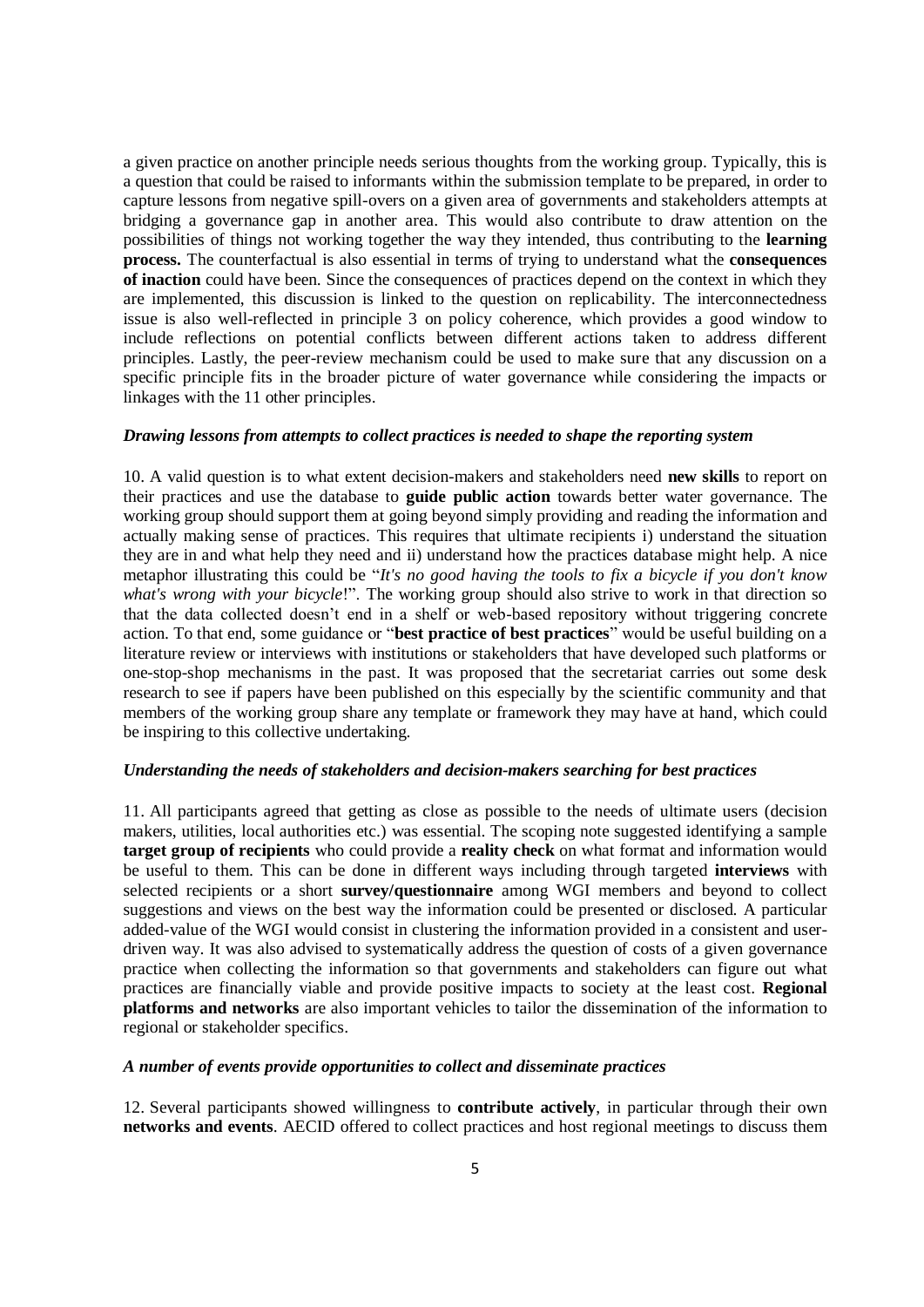in **Latin America**, using for instance the Annual Conference of Ibero-American Water Directors. SIWI also suggested making a bridge with the **Middle East**, especially given the regional summit of the Middle East Program in 2017. WIN will be organising a sub-regional integrity forum in **Ethiopia** addressing water integrity and governance, which could contribute to the undertaking. An informal meeting at the **World Water Week** could help fine-tune the template/framework for collecting practices. A workshop or a special session could be held during **IWRA's World Water Congress**, in Cancun in May 2017, half-way through to the **World Water Forum** of Brasilia, 2018. The European Network of Water Regulators (WAREG) and Aqua Publica Europea can both help collect information from their members and tailor their needs. The 2017 **Istanbul International Water Forum** could host a side event to discuss practices collected. WGI working group and plenary meetings will also feature peer-to-peer discussions on practices, in synergy with the discussions on indicators. Many participants offered in-kind contributions to collect data, "fact-sheets" and snapshots to be prepared.

### <span id="page-5-0"></span>*Building upon existing best practices databases to design a fit-for-purpose template*

13. Participants all agreed that a **simple and common "template"** was needed for informants to contribute in a way that is comparable. The template prepared in 2015 by the working group on stakeholder engagement of the WGI to collect 69 case studies on the topic could be inspirational. Similarly, AECID is also currently developing a best practices template for a study on sustainability of water and sanitation projects in rural areas, which can serve as a reference. Looking at **research projects** that are ongoing is also instrumental since many provide "catalogues" of interventions, for example on river restoration practices (e.g. REFORM Project: REstoring rivers FOR effective catchment Management; Natural Water Retention Measures Platform; SPARE Project: Strategic Planning for Alpine River Ecosystems)<sup>1</sup>. The Danube Water Programme is also collecting good practices projects on river basin management, drinking water, benchmarking customer surveys and indicator-based assessment of countries and utilities of the Danube region, which can be of help. The Institute of Water is starting to think about developing a compendium of best practices for water management and regulation in the UK. A priori, practices should focus on water governance, but to the extent possible evidence of their applications in **other sectors** would also be relevant. In terms of the level of "completion" of a given practice, it was suggested to also include **practices in progress** especially when it is about a learning or incremental process to bridge a governance gap. Although it was advised to consult stakeholders and decision-makers to identify their needs, participants suggested a number of must-have prior to collecting data : including a **definition of governance**; enquiring on the **costs, benefits and financing options** of a given solution or practice, including in terms of **time and capacity** to put it in practice.

#### <span id="page-5-1"></span>*Fostering strong synergies between the working groups on best practices and indicators*

1

14. Participants pointed out the **strong connection** between the working groups on practices and indicators, which should be reflected in the scoping note. Many agreed that it would have been ideal to opt for a sequential approach whereby one would first develop indicators and then use them to identify and collect shortcomings and best practices. Given that both working groups are **working in parallel**, synergies should be drawn throughout the activities and opportunities for cross-learning should be provided. While "best" practices could be tagged at a later stage with indicators completed, the current proposal is to have a **two-fold approach** building on the **complementarities** of both working groups.

<sup>&</sup>lt;sup>1</sup> Other examples of research projects providing "catalogues" of interventions can be found at the following links[: http://base-adaptation.eu,](http://base-adaptation.eu/) [http://econadapt.eu,](http://econadapt.eu/) [http://aquacross.eu,](http://aquacross.eu/) an[d http://www.feem](http://www.feem-project.net/epiwater/)[project.net/epiwater/.](http://www.feem-project.net/epiwater/)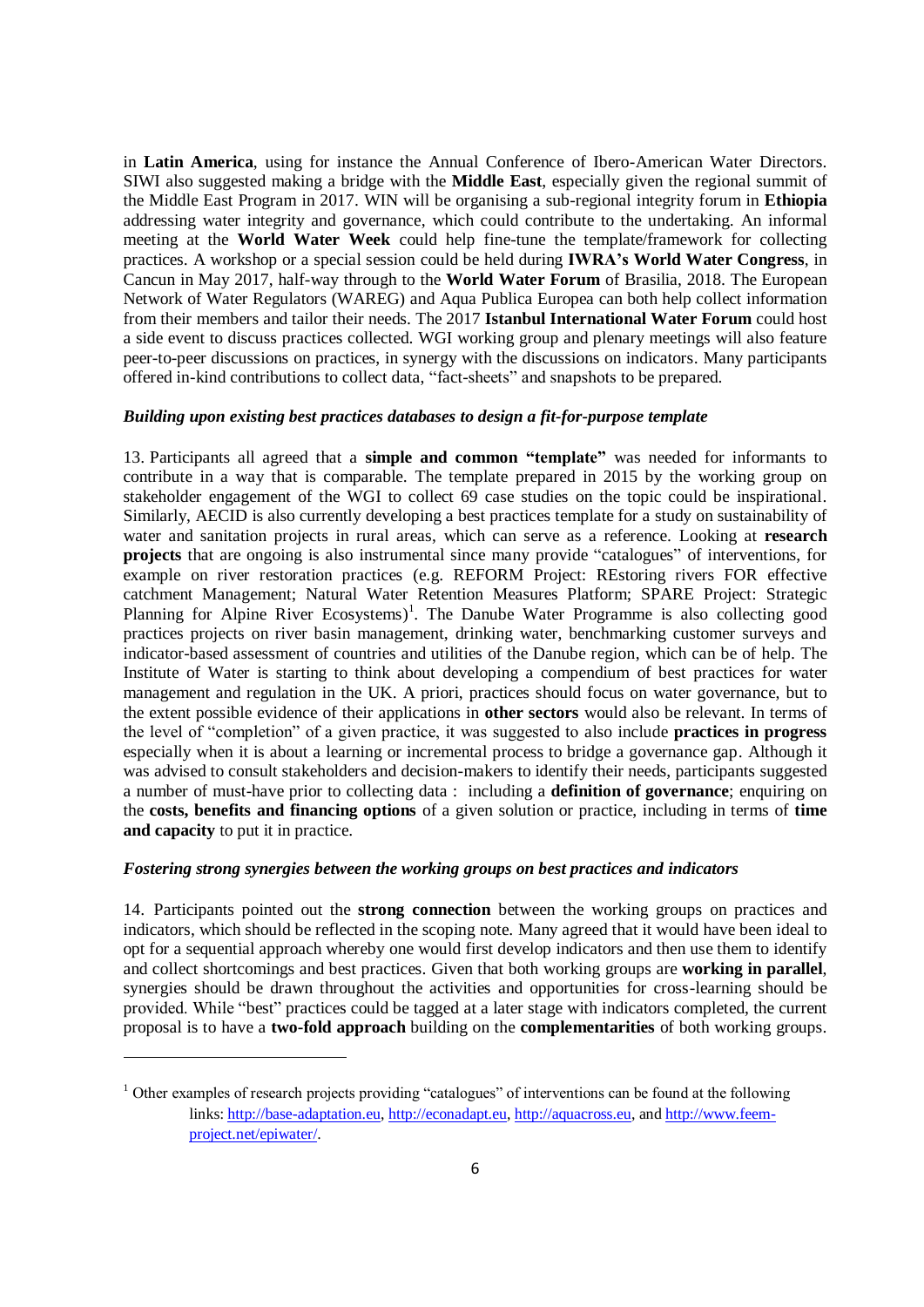The first objective is to collect evidence on how cities, basins, countries have bridged governance gaps, to provide for a water governance **solutions platform** in the coming year. A more **mediumterm** objective could consist in assessing whether these practices/solutions have delivered intended **outcomes**, which can only be done once the indicators are developed. The lens of indicators' development is therefore what connects both working group. A sequential approach can therefore be used to i) collecting solutions, actions, initiatives, policies that stakeholders and countries are using for each of the principles and ii) enlarge the dataset later to report back on what is considered to be "best" based on the indicators agreed upon.

#### <span id="page-6-0"></span>*Finding the best way to showcase practices*

15. Several participants highlighted that a **web-based platform** would be most appropriate to showcase best practices, but this comes at a cost. The latter should therefore be included in the scoping note, or at least an estimate of the **funding** needed so as to catalyse some voluntary contributions from potential champions within and outside the WGI. While an online database would be an added-value and contribute to **broaden the base** of recipients and targets, this should not oversee the critical need for regular **discussions and experience sharing** around the globe on practices collected as this is the best way to learn and adjust as need be. A creative **use of technology** could help illustrate the interconnectedness of principles and the multiple types of consequences that practices may have in different contexts. A quick **stock-taking of existing databases**, their traffic, pros and cons, could also help be cost-effective. Such a review could be done by a member of the working group willing to volunteer and report back to other members with a short note and related guidance.

### <span id="page-6-1"></span>*Next steps*

16. Three types of follow-up activities were proposed and participants are invited to signal to which one they want to contribute more directly in the coming 4 weeks

- SIWI and the Secretariat will develop a draft **template to collect practices**, building on the examples that members of the working group may have come across or developed/ used for similar purposes. A first draft could be discussed at the  $7<sup>th</sup>$  WGI meeting (23-24 June) and fine-tuned at the Stockholm World Water Week;
- Volunteers from the working group and the Secretariat could join efforts to develop a **compendium/ inventory** of existing best practices databases (be they water-related or not) and a synthesis note on their strengths, weaknesses and structure. A first stock-taking could be presented at the  $7<sup>th</sup>$  WGI meeting in June.
- Volunteers from the working groups and the Secretariat could develop a **short questionnaire to identify the needs** of stakeholders and decisions-makers when searching for best practices and provide guidance to the group accordingly. This would also imply identifying a target group of respondents, within and/or outside the WGI. A first draft of the questionnaire, along with a preliminary list of targeted respondents, could be discussed at the  $7<sup>th</sup>$  WGI meeting in June.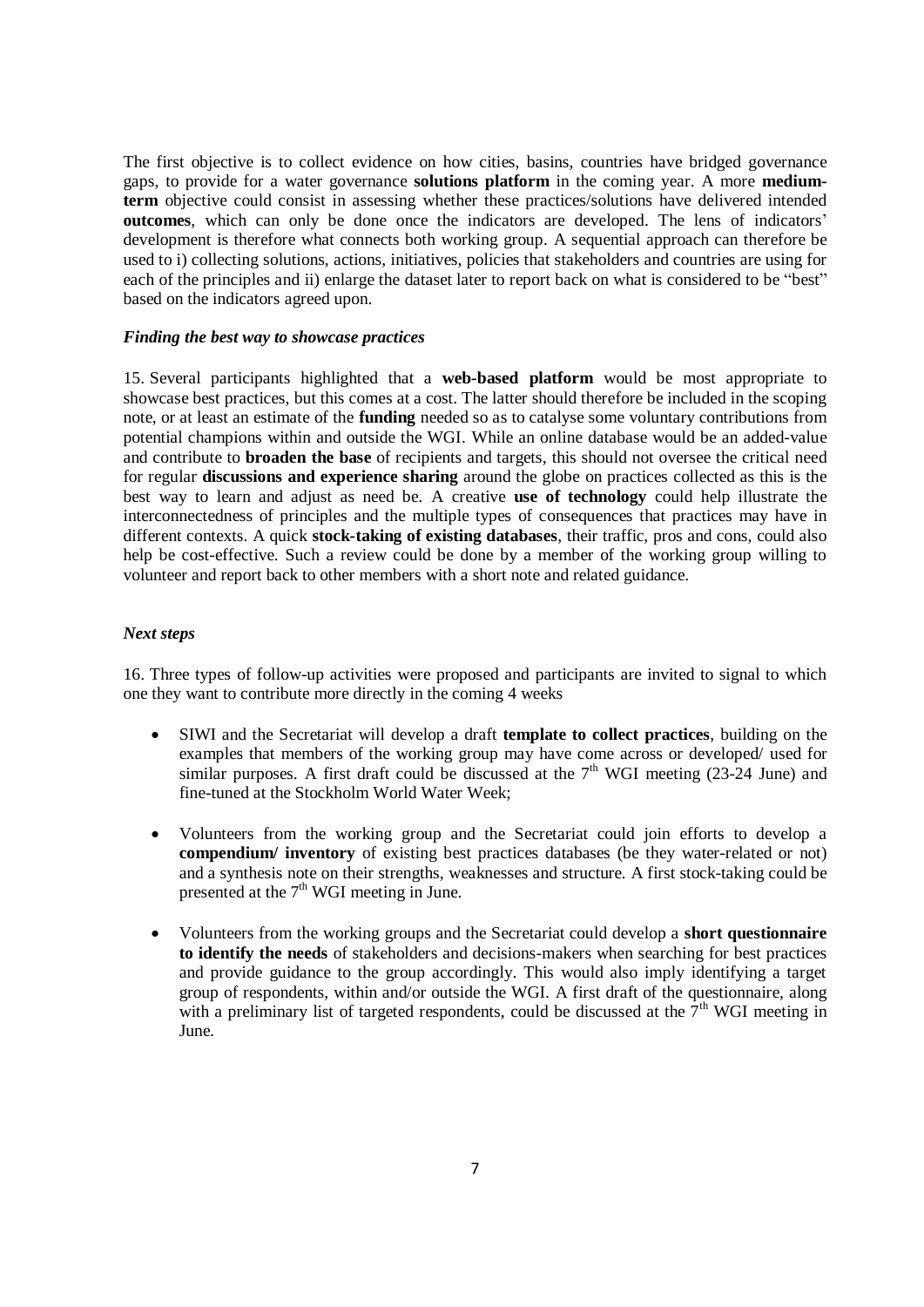# **ANNEX I : LIST OF PARTICIPANTS**

## <span id="page-7-0"></span>**IN PERSON IN OECD PREMISES**

| <b>First name</b> | Last name    | <b>Institution</b>                                   | <b>Position</b>                | Country       |
|-------------------|--------------|------------------------------------------------------|--------------------------------|---------------|
| Callum            | Clench       | International Water Resources<br>Association (IWRA)  | Executive Director             | France        |
| Alice             | Colson       | International Water Resources<br>Association (IWRA)  | Project Officer                | France        |
| Elsa              | Favrot       | <b>ENGIE</b>                                         | Environment project<br>manager | France        |
| Laura<br>Amelie   | <b>Braun</b> | Permanent delegation of Israel to the<br><b>OECD</b> | Water and SME<br>Adviser       | <b>Israel</b> |

## **ONLINE**

| Milo        | Fiasconaro    | Aqua Publica Europea                                                   | <b>Executive Director</b>                                          | Belgium     |
|-------------|---------------|------------------------------------------------------------------------|--------------------------------------------------------------------|-------------|
| Annette     | Jantzen       | Aqua Publica Europea                                                   | Policy and Communication<br>Officer                                | Belgium     |
| Mia         | Garofalo      | <b>Central Europe Energy Partners</b><br>(CEEP)                        | Representative in the WGI<br>Best Practices working group          | Italy       |
| Christina   | Christopoulou | <b>Central Europe Energy Partners</b><br>(CEEP)                        | Member CEEP Water Task<br>Force / Policy Advisor of<br><b>BDEW</b> | Germany     |
| Sarah       | Hendry        | University of Dundee                                                   | Lecturer, centre for water law<br>policy and science               | <b>UK</b>   |
| <b>Nick</b> | Haigh         | UK Department for Environment<br>Food and Rural Affairs                | Lead Analyst, Floods and<br>Water                                  | <b>UK</b>   |
| Andrea      | Mancini       | Water Industry Commission for<br>Scotland                              | Senior Analyst                                                     | UK          |
| Katherine   | Russel        | Water Industry Commission for<br>Scotland                              | Director of Strategy and<br>Corporate Affairs                      | <b>UK</b>   |
| Manfred     | Eisenhut      | Austrian Association for Gas and<br>Water                              | Head of Water Department                                           | Austria     |
| Nidal       | Salim         | Global Institute for Water<br><b>Environment</b> and Health<br>(GIWEH) | <b>General Director</b>                                            | Switzerland |
| Ian         | Barker        | Water Policy International                                             | <b>Managing Director</b>                                           | <b>UK</b>   |
| Kevin       | Collins       | Open University, UK                                                    | Senior Lecturer                                                    | <b>UK</b>   |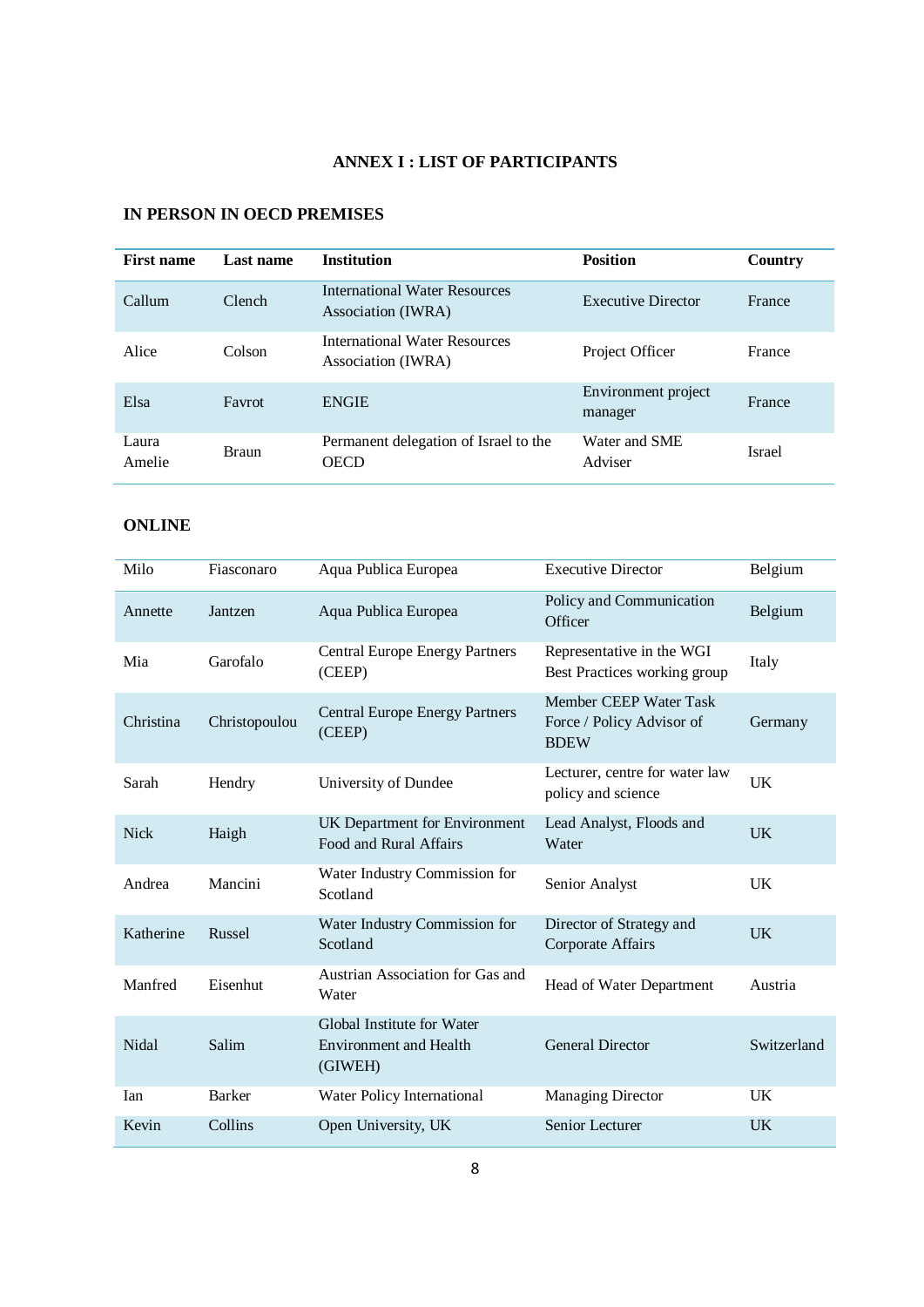| Osman            | Tikansak           | Turkish Water Institute                                               | Expert                                                                        | Turkey      |
|------------------|--------------------|-----------------------------------------------------------------------|-------------------------------------------------------------------------------|-------------|
| Tadashige        | Kawasaki           | Japan Water Agency / Network<br>of Asian River Basin<br>Organizations | Deputy Director                                                               | Japan       |
| Scott            | Rodger             | Shepherd and Wedderburn                                               | Analyst – Regulation and<br><b>Markets</b>                                    | <b>UK</b>   |
| Teun             | Bastemeijer        | <b>Water Integrity Network</b>                                        | Chief Advisor Strategy and<br>Programmes                                      | Netherlands |
| Johanna          | Sjodin             | <b>Stockholm International Water</b><br>Institute (SIWI)              | Programme officer                                                             | Sweden      |
| Hakkan           | Tropp              | <b>Stockholm International Water</b><br>Institute (SIWI)              | Managing Director,<br>Knowledge Services                                      | Sweden      |
| Pilar            | Avello             | <b>Stockholm International Water</b><br>Institute (SIWI)              | <b>Integrity Specialist</b>                                                   | Sweden      |
| Joannie          | Leclerc            | <b>Suez</b>                                                           | Dialogue and governance<br>manager                                            | France      |
| Gonzalo          | Delacámara         | Madrid Institute for Advanced<br>Studies (IMDEA)                      | Senior Research Fellow,<br>Coordinator of the Water<br><b>Economics Group</b> | Spain       |
| Maria del<br>Mar | Requena<br>Quesada | Spanish Cooperation – Water $\&$<br>Sanitation Fund (AECID)           | <b>Technical Assistance</b>                                                   | Spain       |
| Natalia          | Gulllon            | Spanish Cooperation - Water and<br>Sanitation Fund (AECID)            | <b>Technical Adviser</b>                                                      | Spain       |
| Sophie           | Richard            | AgroParisTech                                                         | Head of Water Management<br>Unit                                              | France      |
| Lifeng           | Li                 | World Wildlife Fund<br>International (WWF)                            | Director, Freshwater                                                          | Switzerland |

## **EXCUSED**

| Maggie | White         | Eau Vive - Water Right Makers | Founder of WRM and Board<br>member of Eau Vive | France                       |
|--------|---------------|-------------------------------|------------------------------------------------|------------------------------|
| Lucy   | <b>Bolton</b> | Ministry for the Environment  | Manager                                        | <b>New</b><br><b>Zealand</b> |
| Gordon | Downie        | Shepherd and Wedderburn       | Solicitor                                      | UK                           |